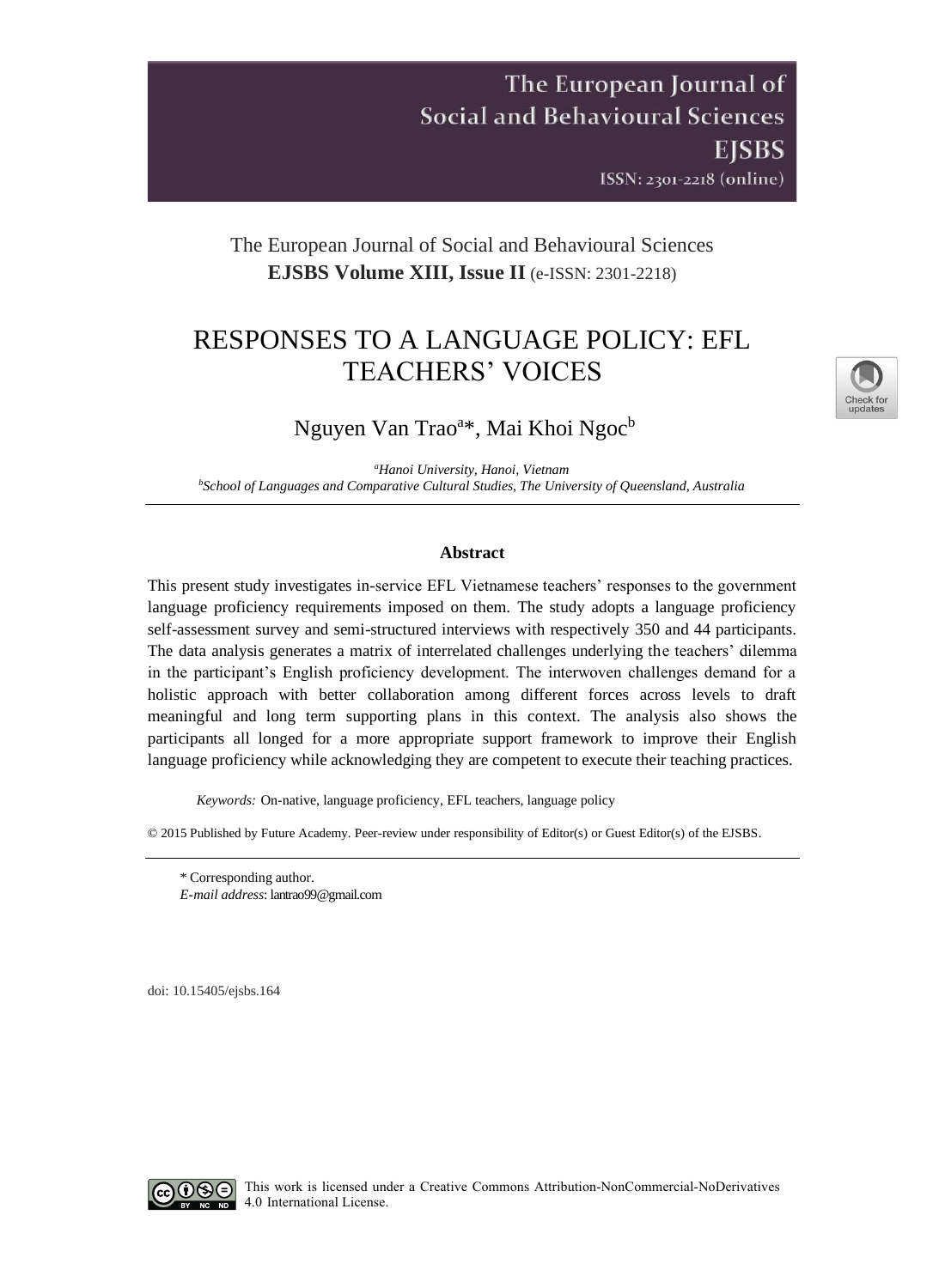#### **1. Introduction**

English rose to the status of the most popular foreign language in Vietnam as early as 1990s. However, it was not until 2003 that English was officially included as an optional subject to be taught in primary education. In 2008, English was officially institutionalized in the primary education system with the projection that by 2018, 100% of students should be taught English (Vietnamese Government, 2008). In 2008, the nation-wide project 2020 was approved as the government's and MOET's latest attempt to promote English learning (Vietnamese Government, 2008). The planned outcome was to have students graduating from primary (6-10 years old), lower secondary (11-15 years old) and upper secondary (15- 18 years old) schools reaching levels A1, A2, and B1 respectively of the Common European Framework of Reference for Languages: Learning, Teaching, Assessment (CEFR). For undergraduate education, the target was set at level B1, B2, and C1 for graduates from, respectively, institutions not specializing in foreign languages, college (2 year) and university (4 year) programs with a specialization in foreign languages.

#### **2. Problem Statement**

The rising need for English language learning reveals severe problems, including teachers' low language proficiency and inappropriate training. Limited studies at primary school level by scholars such as Nguyen (2011) and Le and Do (2012) revealed that teachers were not sufficiently prepared to teach English at the elementary level due to their weaknesses in pedagogical skills, vocabulary knowledge and pronunciation. These weaknesses were attributed to low-quality pre-service training, the lack of an environment for language use and practice, and isolation from the professional community. They called for intensive retraining of current in-service primary teachers regarding both language competence and language teaching methodology. Teachers need to be equipped with background knowledge of theories and methods of teaching English to young learners while priority should be put on the improvement of teachers' pronunciation and fluency. Attempts should also be made to establish communities of practice (Wenger, 1998) to promote teachers' self-engagement in the continuous development of knowledge and skills.

Discussing the teaching of English in Vietnam in general, Le (2007) specified the lack of well- trained teachers as one of the three inherent problems accounting for the low quality of foreign language education in Vietnam. Indeed, questions have been raised concerning the ability of in- service teachers and the quality of pre-service teacher training programs. The media reported the shocking results of a nation-wide teachers' language proficiency assessment test in which, even in big cities like Hanoi and Ho Chi Minh, only a fifth of those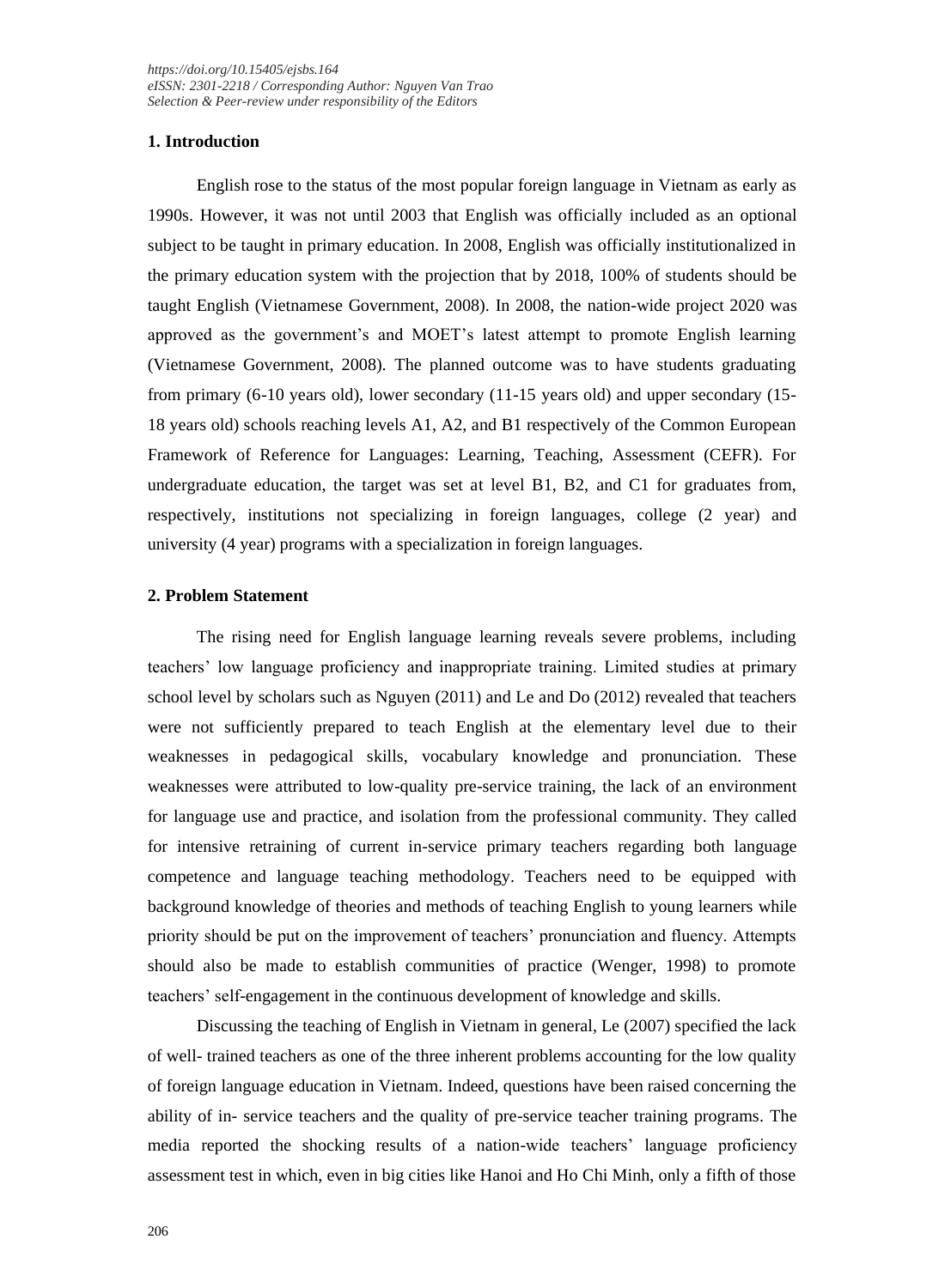tested qualified for the CEFR's B2 level of language proficiency. In one particular province, Ben Tre, only one teacher out of 700 tested passed this threshold level. Officials from MOET and project 2020 reported that 80 000 in- service teachers needed further training as 97%, 93%, and 98% of teachers at primary, lower secondary, and upper secondary respectively were underqualified (Nguyen & Dudzik, 2013). Criticisms were made, and plans were carried out to "standardize" teachers' language proficiency. However, what is missing from all these discouraging statistics and nationwide supporting programs is an account of teachers' own perception of their language proficiency and the kind of training and support they need. Do these teachers perceive that they need to improve their language proficiency? How they maintain and develop it? What are the challenges they face? What kind of training and support do they expect? All these questions were left unanswered. As the teachers are at the center of this language policy, it is crucial that their voices are heard so their needs can be catered for.

The issue of non-native English speaking teachers' (NNESTs) language proficiency development is often emphasized in the literature. Farrell and Richards (2007) dedicated a whole chapter to the issue of language proficiency as the fundamental component of language teachers' professional competence. It even has been stated that NNESTs' most important professional duty is to make improvements to their English (Medgyes, 2001). Alarmingly, the literature has plenty of evidence concerning NNESTs' alarmingly low levels of proficiency. Nunan (2003) found that the English proficiency of many teachers in several EFL contexts (China, Hong Kong, Japan, Korea, Malaysia, Taiwan, and Vietnam) was insufficient to provide learners with rich input needed for successful language acquisition. Butler (2004) and Tang (2007) found that teachers in Korea, Taiwan, Japan, and China perceived their proficiency levels to be lower than the minimum levels they considered necessary to teach English. Researchers like Nunan (2003), Butler (2004) and Tang (2007) all argued for an urgent improvement of NNSTs' language proficiency. While native-like pronunciation or intonation might not be necessary, NNESTs need a sufficient mastery of English to be effective, self-confident, and satisfied professionals (Crystal, 1998; Davies, 1991). In order for such mastery to be achieved, it is of utmost importance that language practice and learning are considered part of a continuing process throughout the NNEST's career (Braine, 2010; Medgyes, 1994, 2001). Once language learning is accepted as never complete, NNESTs should be considered lifelong learners with all the difficulties, anxiety and needs typical of language learners.

Unfortunately, the current literature suggests that in-service foreign language teacher education programs do not offer many opportunities for language teachers to maintain or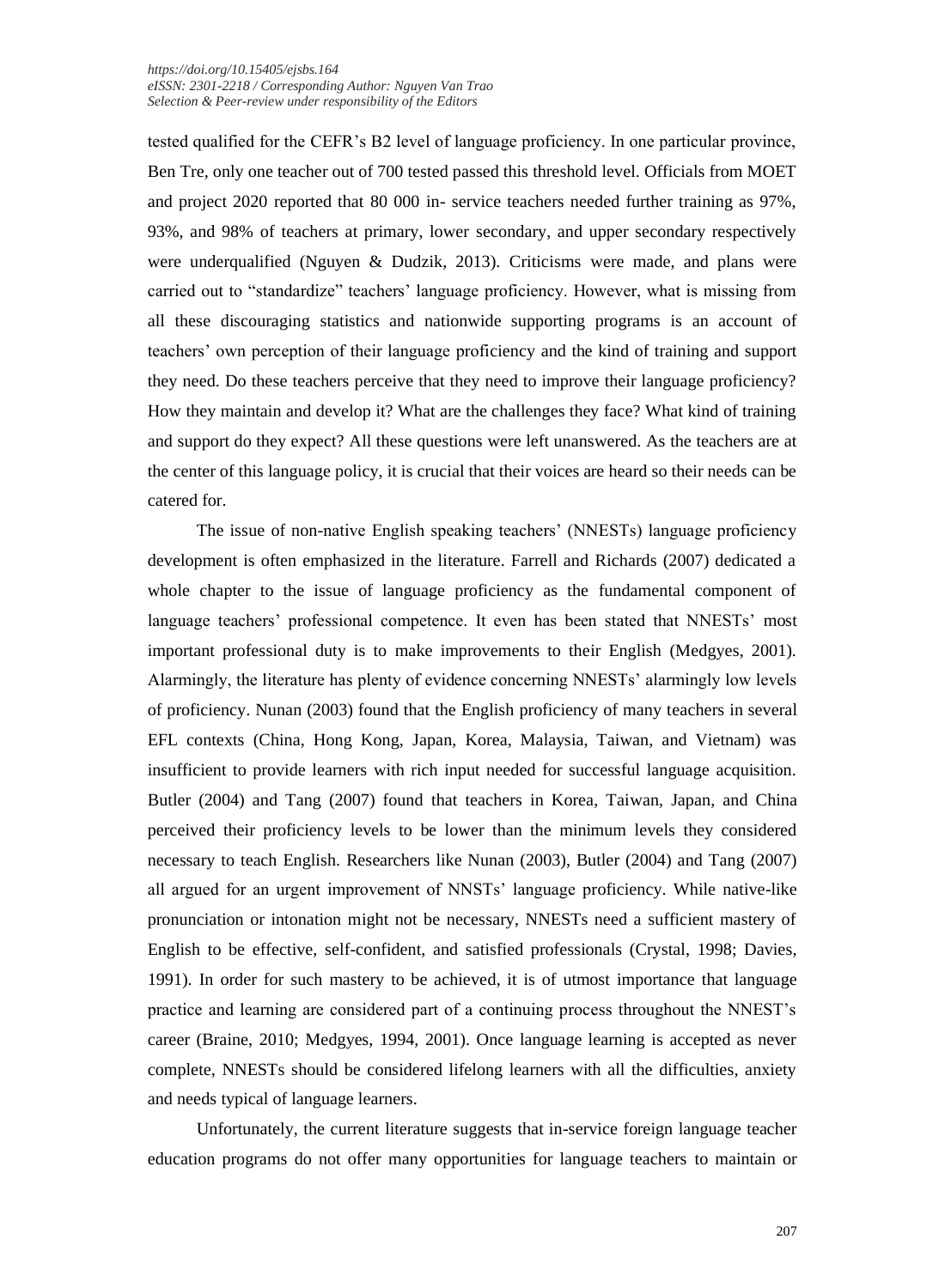improve their language skills. The language proficiency development of these NNESTs is often taken for granted. Undergraduate and postgraduate TESOL programs often do not formally teach speaking and listening since they tend to assume that their teacher trainees already have a satisfactory proficiency level (Pasternak & Bailey, 2004, p. 166). Medgyes (1999) commented that language training is ignored in many TESOL programs and gave the example of his own Center for English Teacher Training at the Evotvos Lorand University in Budapest. Medgyes is not the only one who has emphasized the importance of language training for language teachers. Further researchers have documented in-service teachers' difficulties in maintaining their language proficiency when confined to teaching lower-level classes for a long period of time, and teachers' discontent with their teacher training programs (e.g. Cooper, 2004; Fraga-Canadas, 2010; Schulz, 2000).

To sum up, studies concerning NNESTs' language proficiency often reveal teachers' less-than- desirable levels of language proficiency and their wish to improve their current levels but fail to document the actual strategies employed and the difficulties encountered. Therefore, this study seeks to investigate the participants' (Vietnamese teachers of English) perceptions of their own language proficiency and attitudes towards language proficiency development including the difficulties they encounter during this process.

#### **3. Research Questions**

The research questions therefore are as follows:

- (1) What are the participants' perceptions of their own language proficiency?
- (2) What are the challenges to participants' language proficiency development?

#### **4. Purpose of The Study**

The present paper investigates in-service language teachers' responses to the Vietnamese Ministry of Education and Training, MOET's established language proficiency standard during a training course organized as part of national project 2020 to improve the quality of English language teaching and learning. To the end, the paper first presents a comparison of Vietnamese NNESTs' perceived language proficiency (LP) with their perceived required language proficiency (RLP) to teach effectively at their working level. It then focuses on one case to demonstrate a matrix of challenges to teachers' professional development in Vietnam. The paper responds to a real-life situation and emphasizes the need to consider teachers' voices when developing and implementing high-stake policy.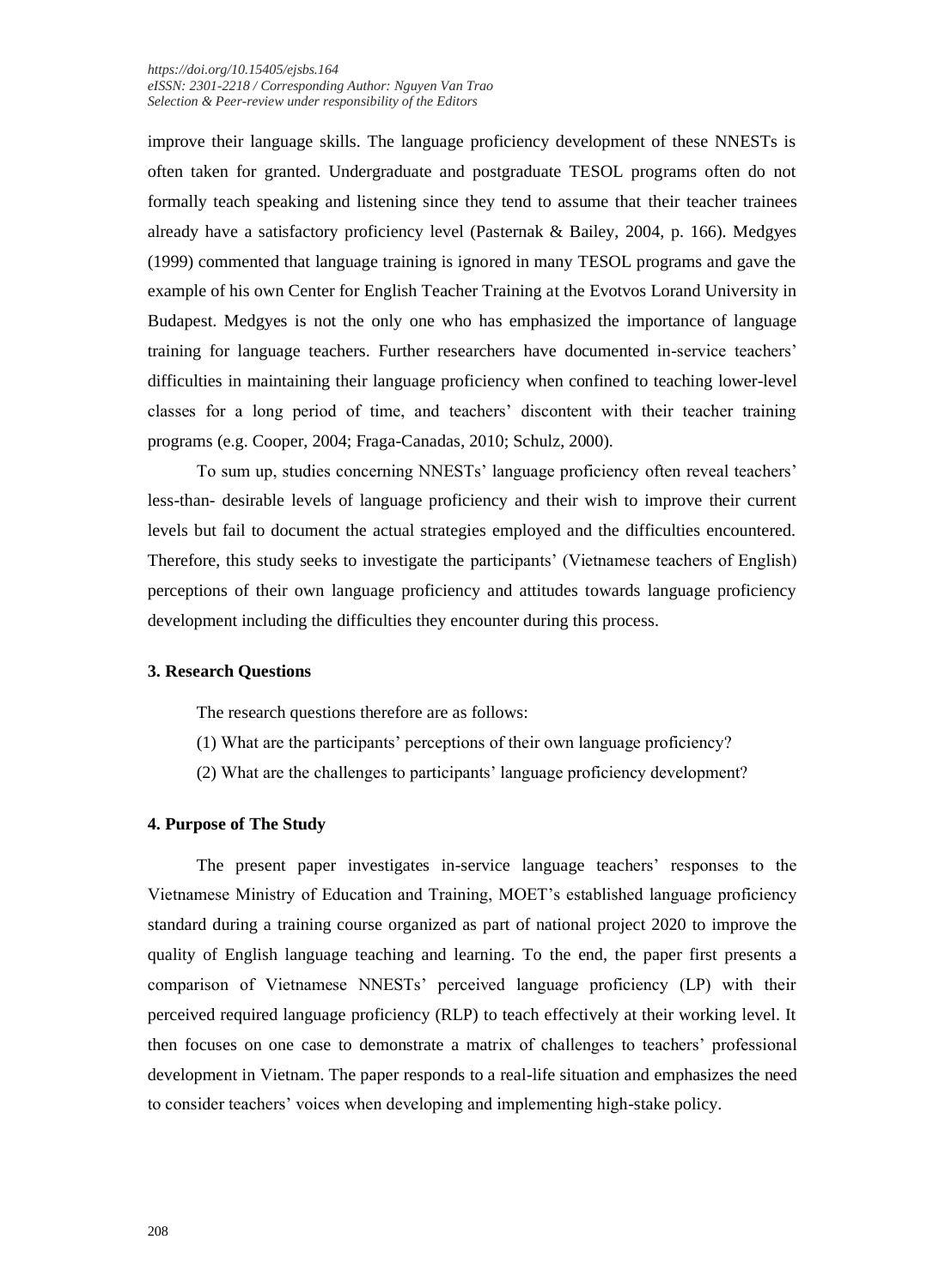# **5. Research Methods**

The present study employed a language proficiency self-assessment survey and semistructured interviews in Vietnamese with in-service teachers. It compared the language teachers' perceived language proficiency (LP) and perceived level of language proficiency required for their job (RLP). The survey was based on the self-assessment grid from the CEFR which MOET had adopted. The 6 levels (from A1 to C2) of the CEFR were converted to a 6 point scale (Level A1 was given 1 point, A2 2 points and so on). It was also possible for the participants to rate their proficiency between levels (e.g., between B1 and B2 at 3.5 or between B2 and C1 at 4.5). The data were not used as indicative of participants' actual language proficiency but only provided information to test the hypothesis that there a gap existed between the self-assessed and the perceived required level of English proficiency. It was hypothesized that such a gap might fuel language learning as it would reveal participants' perceived strengths and weaknesses in language proficiency. This hypothesis is based on the results of a similar study conducted with primary teachers in other Asian contexts (Butler, 2004). Another aim, achieved through the interviews, was to investigate participants' difficulties during language maintenance and improvement.

350 teachers completed the self-assessed language proficiency survey. These inservice teachers were working in four Northern provinces in Vietnam. They were recruited for the survey on a voluntary basis during their participation in a training course at four training locations. This course was organized by MOET as part of the national project 2020. The purpose of the course was to improve teachers' language proficiency and prepare for a standardization test.

Semi-structured interviews were then conducted in Vietnamese with 44 participants recruited on a voluntary basis. Five of the 44 participants then participated in several indepth and repeated interviews over a 10 week period. The interview questions concerned the teachers' teaching contexts (institution, workload, colleagues, students, professional development activities), attitudes towards and strategies related to language proficiency maintenance, personal and professional difficulties which hindered language proficiency development, attitudes towards MOET's training courses and standardized levels of language proficiency, opinions regarding the practicality of the courses and suggestions for improvement of pre- and in-service teacher training courses. Participants' responses were then analysed for common themes with regards to the research aims. The results of this analysis are presented below.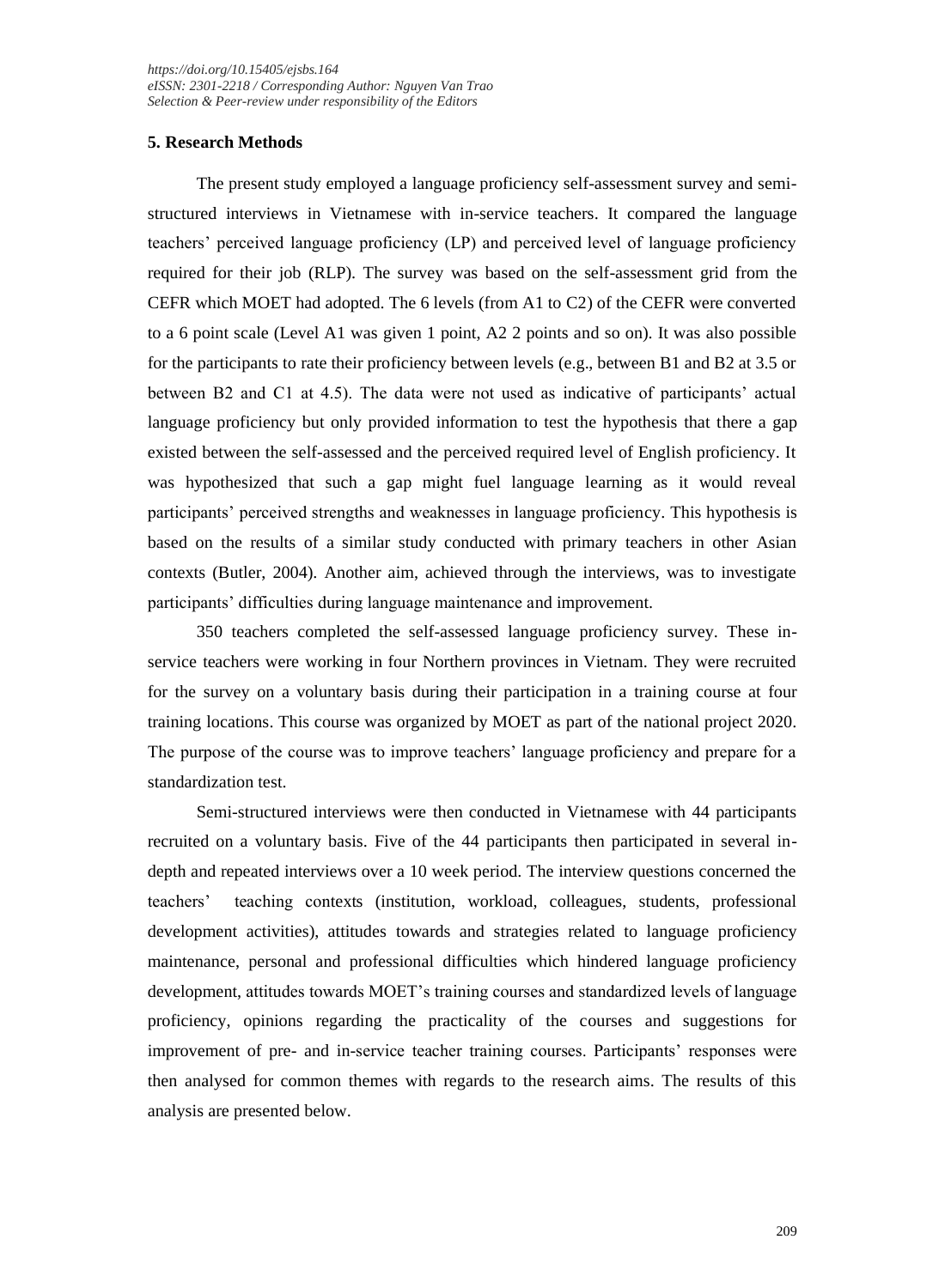## **6. Findings**

#### *6.1. Participants' perceptions of their own language proficiency*

The survey results revealed that Vietnamese school teachers rated their language proficiency (on all skills) higher than that which, in their opinion, was required for their job. The average self- rated LP was 2.73 (less than B1 or 3 points), higher than their average perceived RLP of 2.35. This was much lower than the B2 (or 4 points) standard set by MOET. In fact, the perceived RLP was consistently low across all skills with the lowest (Listening) being 2.15 (just around than A2 at 2 points). The following table summarizes the results of the survey.

|                               | Average self-rated language<br>proficiency | Average perceived<br>required language proficiency |
|-------------------------------|--------------------------------------------|----------------------------------------------------|
| Listening                     | 2.35                                       | 2.15                                               |
| Reading                       | 3.01                                       | 2.51                                               |
| <b>Speaking Communication</b> | 2.63                                       | 2.32                                               |
| <b>Speaking Structure</b>     | 2.78                                       | 2.43                                               |
| Writing                       | 2.92                                       | 2.43                                               |
| Total                         | 2.73                                       | 2.35                                               |

**Table 1.** Vietnamese Teachers' Perception of their English Language Proficiency and Required Language Proficiency

The results are in stark contrast with those reported in similar contexts by Butler (2004). Butler (2004) surveyed teachers in Korea, Taiwan and Japan to compare their perceived oral proficiency, reading comprehension, and writing ability with the perceived level of proficiency required for successful English teaching at primary level. She found that teachers in all three countries self- assessed their English language proficiency substantially lower than the required level (LPs were lower than RLPs) and argued that such gaps constitute teachers' motivation for language improvement. The results of this current study in the Vietnamese context also found a gap between LPs and RLPs, but LPs were higher than RLPs in all five categories of language proficiency.

While the gap between LPs and RLPs suggest teachers' confidence to teach, this should not be interpreted as meaning teachers lack motivation for language proficiency improvement. In fact, the interview revealed teachers' thirst for knowledge and longing for support to improve language proficiency. The following section will discuss the participants' attitudes towards their language proficiency, strategies to maintain and develop it and their need of support and training.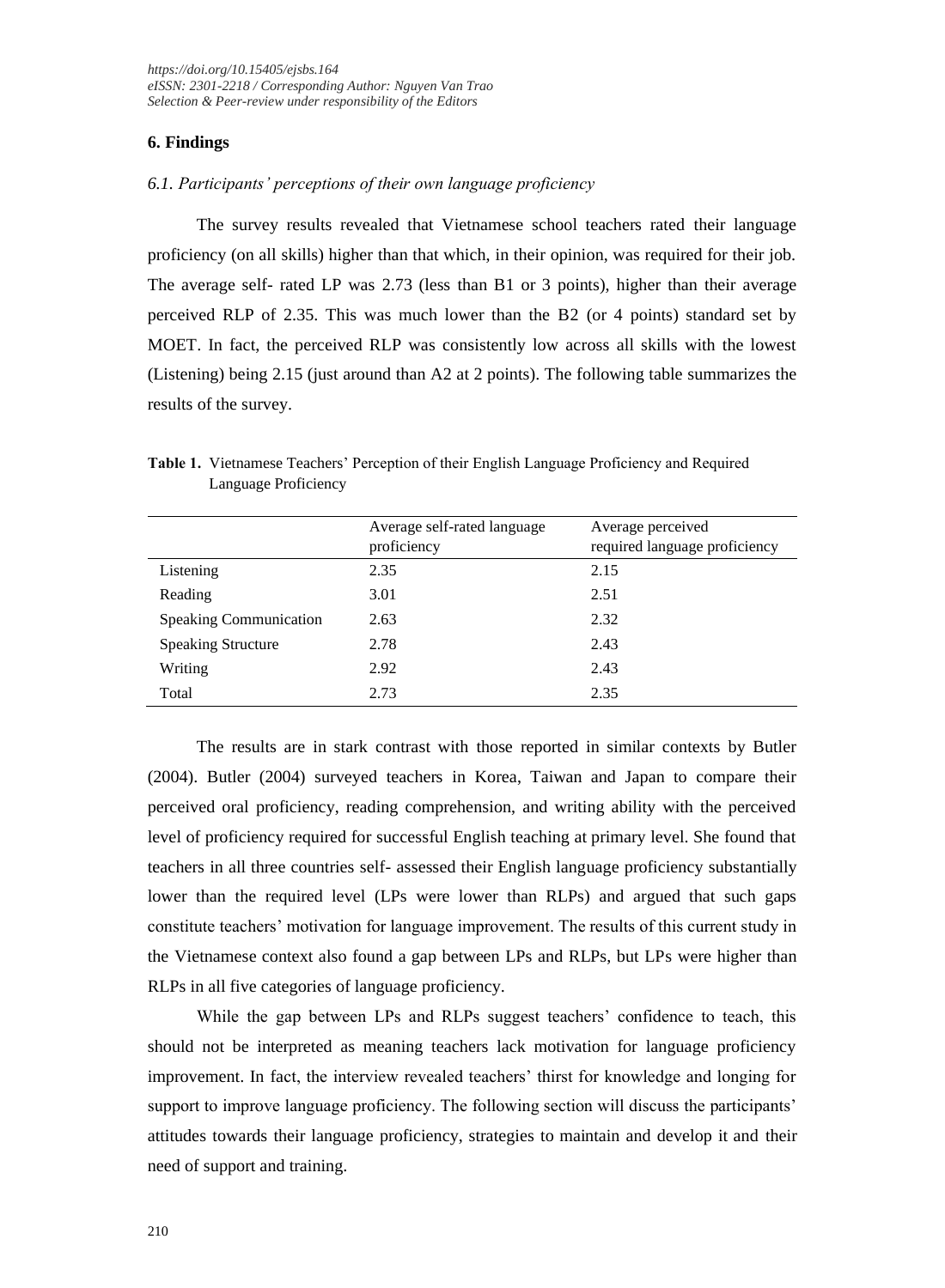# *6.2. Participants' attitudes towards language proficiency development*

# *6.2.1. Participants' dissatisfaction with their low level of language proficiency*

Despite the participants' general confidence that their language proficiency was enough for their job, many participants voiced discontent at their low level of language proficiency as expressed in the following quotes:

*For my job, [my language proficiency] satisfies the requirements. For myself, no [it doesn't satisfy me] as I always want to improve.*

*If not for this course, I was quite satisfied [with my language proficiency] as I am a key figure in the whole district. Yet after [joining] this course, I realize that Oh my [language proficiency] is just of middling level. Well, [it is] truly is.*

*I think I am good enough to teach my students… Satisfied? In fact I am really not satisfied [with my language proficiency]. I have just changed from teaching French to teaching English. You know, it is hard.*

It is worth pointing out that in Vietnam, for many primary teachers, maintaining their language proficiency let alone improving it after graduating from teacher training program is already a huge challenge. This is especially true if the teachers have been required to teach at low level for a long time. Teachers in Vietnam often work at one school, and teach at one level for a long time, even for their whole career as there is no policy of teacher rotation. Job-hopping is generally not encouraged, especially as teaching is long considered a stable and secure job. Participants often use the metaphors of "getting lost" or "rusting away" to describe the weakening of their language proficiency after teaching at primary level for some years.

# *6.2.2. Strategies to develop language proficiency*

The interviewed teachers employed different strategies to develop language proficiency which can be categorized in two major groups, namely individual and social strategies. The individual strategies consist of practicing reading and listening skills via the Internet or 3G mobile network or via watching TV and radio programs, using more traditional learning aids such as books and sample tests and highly individual methods of language practice including reciting monologues while commuting to work or in front of a mirror. Interestingly, although Web 2.0 technologies have allowed and encouraged collaboration and interaction among internet users, none of the participants mentioned such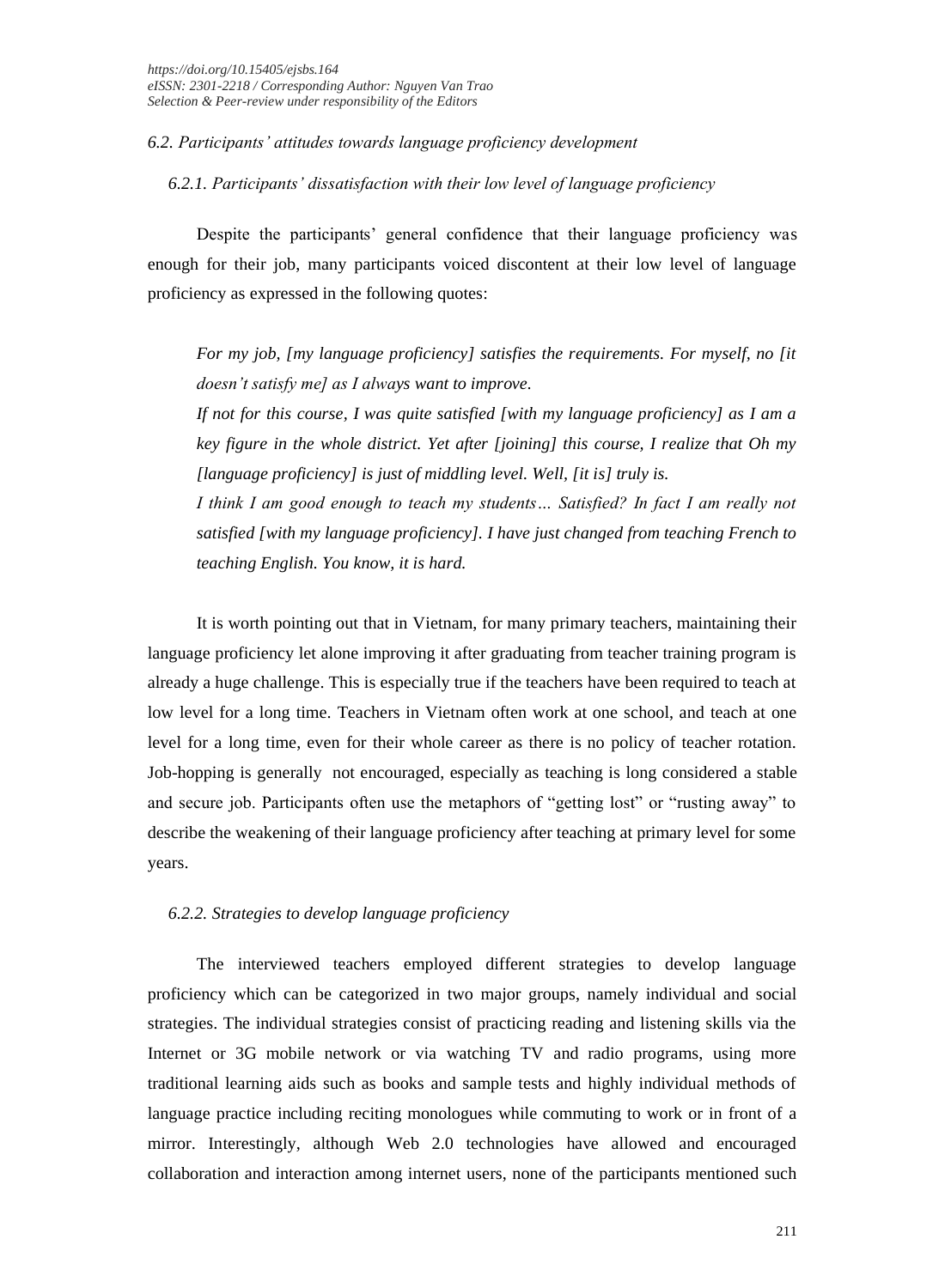interactive features. They seem to make use of the Internet only as a source of materials rather than a virtual environment which could facilitate language use. Frequently cited websites such as http://www.britishcouncil.vn/ and http://www.tienganh123.com/ were highly appreciated for their resources rather than as a means to connect with colleagues or experts in ELT. From the data, it is not clear whether this is due to the participants' lack of awareness of such features or their unwillingness to employ them. Still the result is teachers' isolation from the professional community as reported by Le  $&$  Do (2012).

The social strategies comprise practicing the language via teaching, participating in professional development activities such as teaching competitions, classroom observation and teacher group discussion, and doing part-time language-related jobs or pursuing further education for degrees or certificates related to language teaching. Some social strategies were officially required by the school while others were initiated by the teachers themselves. Interestingly, most participants admitted that compulsory strategies (participating in teaching competitions, classroom observation and teacher group discussion) only generated limited help for their language proficiency development despite being highly time-consuming. The participants, therefore, turned to other strategies namely practicing using the language via teaching, doing part-time jobs which required using English, and pursuing further education taught in English.

What is worth noticing is participants' heavy dependency on individual strategies to maintain and develop language proficiency. In order to create professional communities both online and off- line which are friendlier and more approachable to more teachers it is essential that changes be made to promote the use of social strategies and improve their effectiveness.

#### *6.2.3. The need for support and training programs*

Despite the participants' seeming confidence that they are qualified to teach, the semistructured interview data reveal their thirst for knowledge and long-term supporting programs. Participants often expressed their happiness at getting a chance to join the training course. The following quotes illustrate such positive feelings:

*…studying here is like having meals every day. I feel it [knowledge] gradually permeate me. There are many things which have confused me during my 10 years' experience of teaching, but I have no one to ask, no source from which to seek answers. The internet can only provide partial and unverifiable solutions.*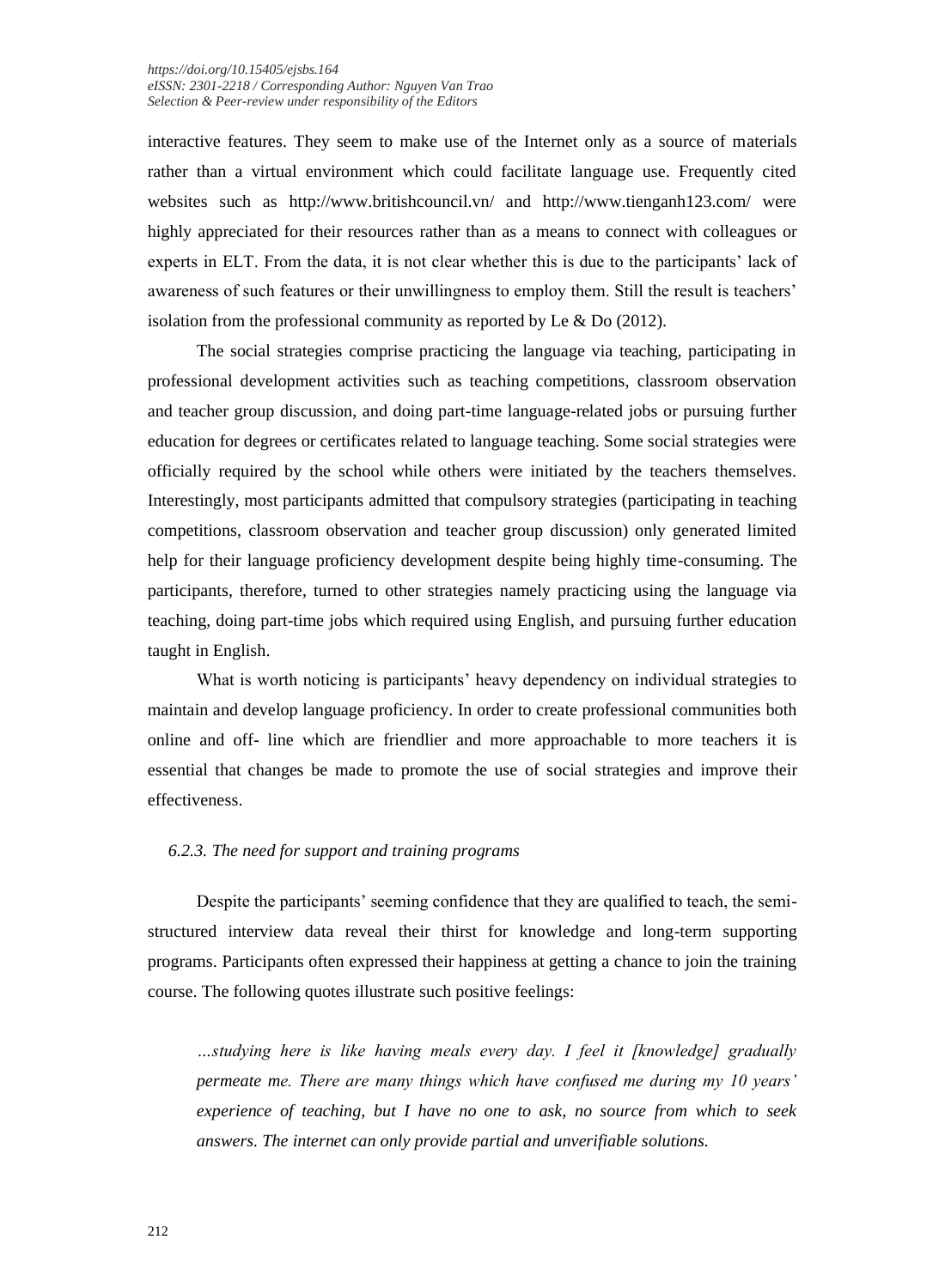*I* myself really want to improve. After this training course, *I really like studying. I always want to study.*

*For me, as my life is stable and secure now, I really want to study to improve my English. I mean grammatical knowledge alone is not enough. I want to be able to speak English well and listen well. I want to study further. Yet few opportunities are available.*

The participants' thirst for knowledge and yearning for support explain their enthusiasm to join the training course. This kind of training with a focus on language proficiency is the first of its kind as it was organized after the teachers' poor performance on the standard test as reported earlier. Previously, training was often organized with a focus on language teaching methodology. Yet even such training was infrequent and unreachable for most teachers as documented in the literature (see Grassick, 2006; Hayes, 2008; Moon, 2009; Nguyen, 2011).

So far the data have revealed a paradox experienced by most of the participants. On the one hand, the participants were confident that they were qualified to teach English at primary level despite their low language proficiency. This could be explained by their perception of teaching English at primary and secondary school as simple and mainly composed of introducing simple vocabulary and structures. On the other hand, despite such confidence, the participants expressed their unease and dissatisfaction with their own language proficiency which were revealed in their thirst for knowledge and longing for support. This explains the fact that despite the inappropriate content of the training course which mostly could not be applied in their daily teaching, the participants still enjoyed it as a chance to revise what they had learned during their undergraduate study, to get introduced to CEFR's B2 level materials, and to practice the language.

What is more important than such contradiction is the participants' overwhelming sense of helplessness while confronted by the various challenges to their language proficiency maintenance and improvement. It is this matrix of interrelated difficulties which inhibits teachers' language proficiency maintenance and improvement. These problems could be broadly categorized, as in the following figure, into three categories, namely personal, school-related and sociocultural challenges. It is of utmost important to understand and resolve these problems in order to provide adequate training and support.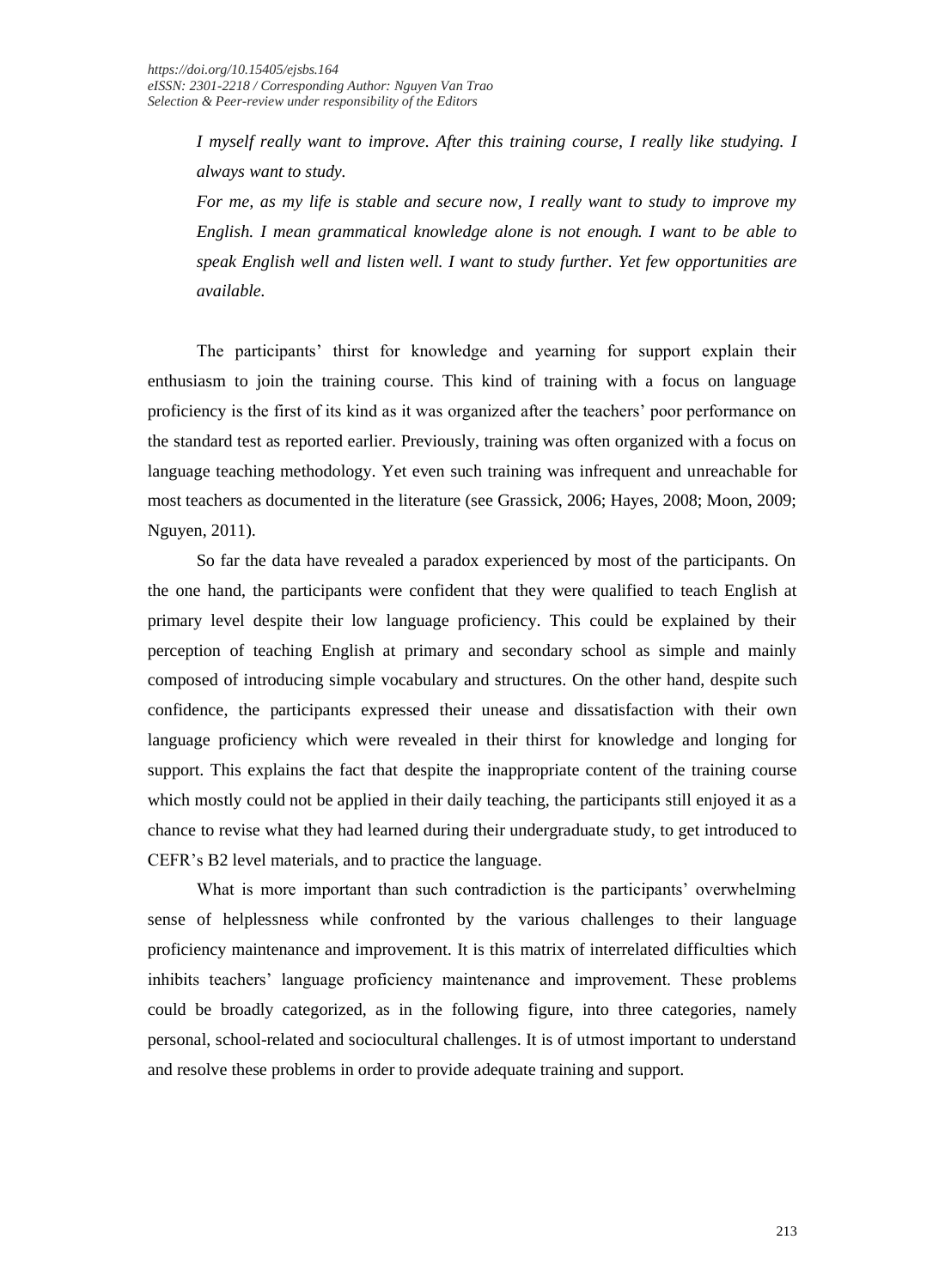*<https://doi.org/10.15405/ejsbs.164> eISSN: 2301-2218 / Corresponding Author: Nguyen Van Trao Selection & Peer-review under responsibility of the Editors*



Figure 1. Three circles of interrelated challenges

While these three categories and their interplay will be exemplified in much greater detail in another paper, it is important to highlight that the borderline between these categories is blurry as they are inextricably interwoven and overlap. The following part will briefly present one case (out of the five in-depth interviews) to illustrate these interactions and overlap.

#### **Case: Na – from a reluctant to passionate English teacher**

Formally trained as a translator, Na had no plan to work as an English teacher. After graduation, she worked for one year at a foreign owned company. After eight years of learning English, this was the first time she used English in real life with foreigners. A year later, in 1999, **Na** got married and moved to Hanoi where she worked casually at a private secondary school. She was not happy with the job switch, mainly due to financial-related reasons and her lack of training in language education. Teaching, for her, was a low paid but stable job with much free time. In late 2000, Na applied for a permanent teaching position (long-term contract-based position) at a public school. The stability of the job, and the school's convenient location were the main reasons for her application. She faced the process with a relaxing attitude and unexpectedly won the position. She considered the success as an epiphany and committed more time and efforts to teaching. Five years later, she was the first English teacher in her school with a Master degree. She felt the pressure but also honour and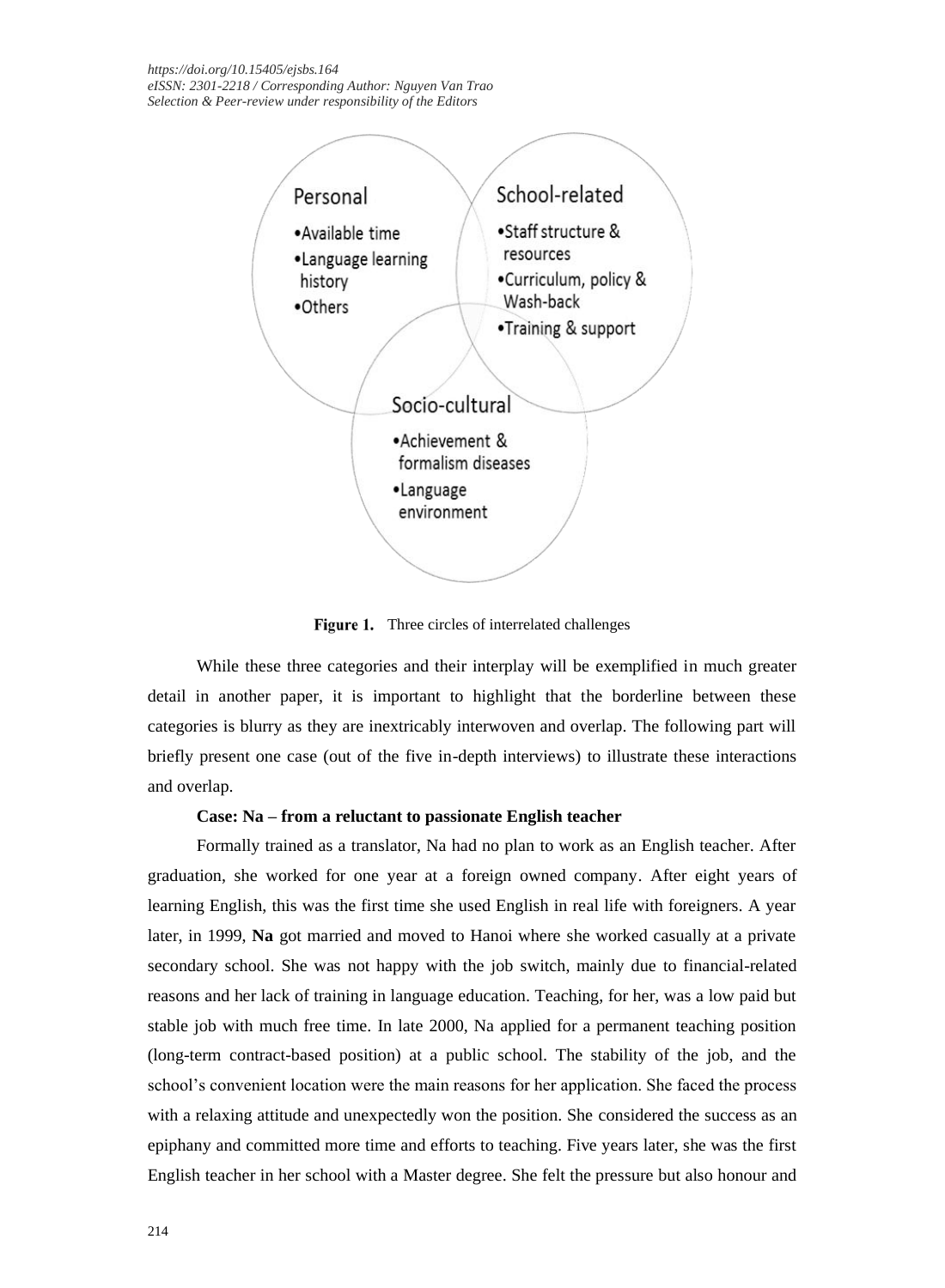inspirations to keep pushing ahead. In 2011, Na won a government scholarship for doctoral study in Australia. However, she turned down the offer due to family reasons. Now she described herself as a professional English teacher and was preparing to offer new courses to tutor IELTS and TOEFL students.

**Na's** narrative partly illustrates the difficulties permeating all three circles of challenges. At personal level, in the beginning of her career, Na was struggling financially to make ends meet. She was not happy with the job switch, mainly due to financial-related reasons. In her own words,

*… my salary was much higher. Now, I have to make do with a scanty amount, even not enough for me to go out regularly to maintain relationship with my colleagues. I was very disappointed.*

Consequently, Na had to have a second job. She started an on-line business selling clothes which was quite successful. However, managing the business was time-consuming and it took away her time for professional development. Financial difficulty is common in the Vietnamese context, as a result of inappropriate governmental policy. Typically, a newly graduated teacher earn less than US100\$ monthly, far from enough to cover their daily expenses, especially in expensive area like Hanoi. Other interviewed teachers also reported the same problem. One desperate teacher similarly complained:

I cannot hang out with friends, and colleagues. Everything is too expensive. I have to save money for my family. I cannot join any professional network, community group, and even lose contact with old friends. It is very depressing.

Hence, an inadequate salary policy at the socio-cultural level can negatively influence the building and maintaining of professional community at the school-related level, and teachers' limited time for professional development at the personal level. As the proverb goes, a hungry belly has no ears, it is unsurprising that poorly paid teachers need to divert their attention and dedication to feed their empty stomach.

Another example is the powerful influence of wash-back effects at the school-related level on teachers' language learning history at the personal level and achievement disease at the socio- cultural level. **Na'**s language learning history, similar with those of many other interviewed participants, was highly characterized with strong emphasis on grammar and reading. This is the consequence of deeply-rooted high-stake exams. As paper-based tests, designed to test only grammatical knowledge, are still popular as clearly manifested in the lack of listening and speaking components in many examinations, including the high-stake university entrance and graduation examinations, **Na** was forced to drill students the same way she was drilled for these tests and neglect the development of communicative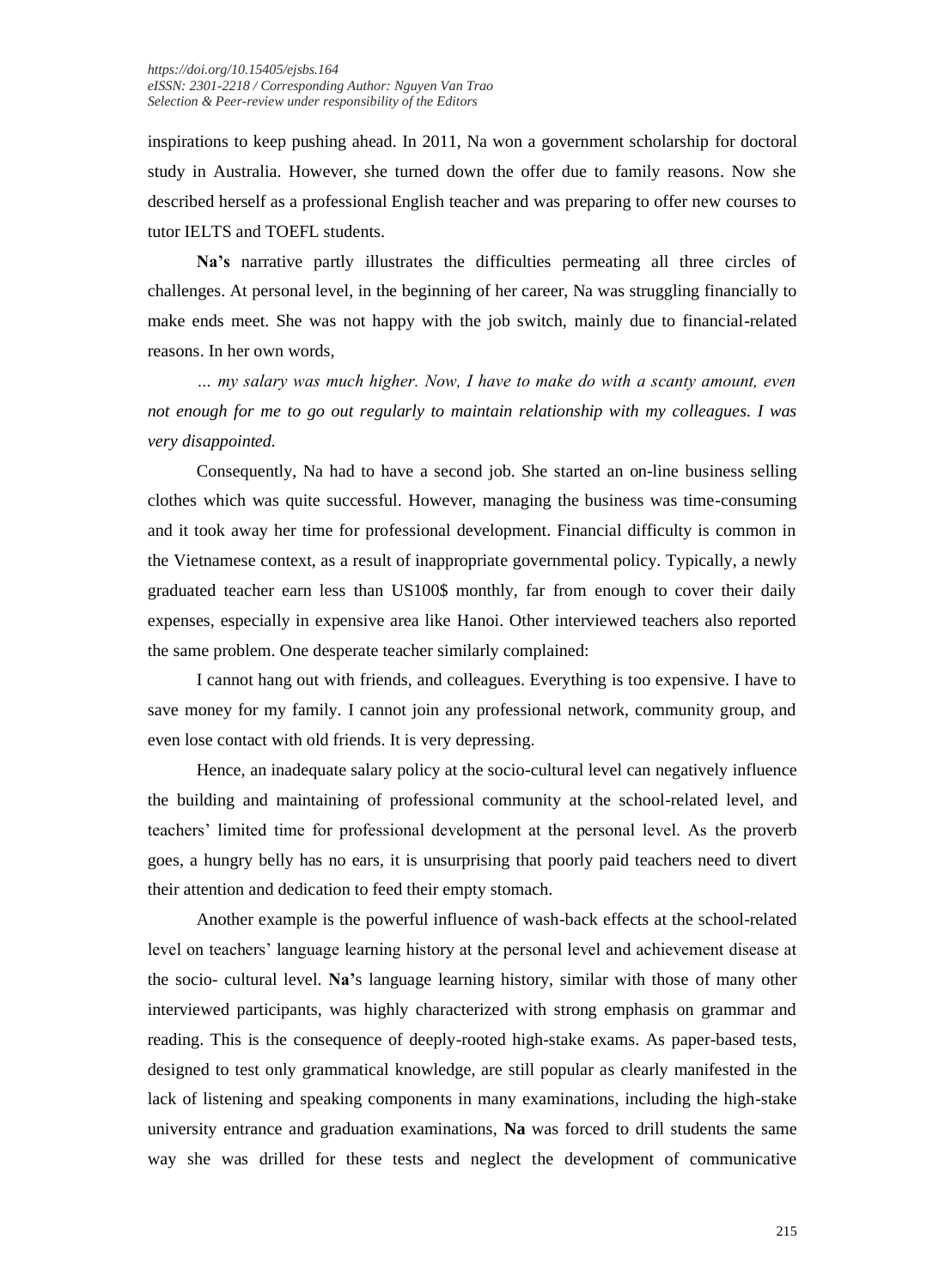competence. At the higher level, socio-cultural level, this challenge manifested itself as a negative phenomenon known as 'excessive craves for achievement". In the educational context, it refers to the phenomenon whereby every school and teacher is under pressure to 'embellish' achievement records (of individuals and schools) in order to fulfil students', parents', MOET's, and society's expectations: these official documents are therefore often very far from reality but marks and results in competitions are still important.

At the socio-cultural level, the enormous challenge to English learning is the lack of an environment for practicing and using English. This is due to the nature of the Vietnamese social context. Na did not have a chance to practise the language she was learning, not until she got the job at a foreign based company. As English is a foreign language in Vietnam, naturally, both learners and teachers have no immediate English-language needs and therefore, lack motivation to learn English. What is arguably worse is the current lack of communities of practice as revealed through the interview data. **Na** was almost alone on her language proficiency maintenance and development. Although there were 10 other language teachers in her schools, they were of different age groups and had different interests. There were group meetings every month, yet these were mainly to help completing school paperwork, developing test materials, or discussing teaching and class management difficulties. There were few language proficiency related activities. Training and support are not often available for new or individual teacher. Only low levels of support can be provided in terms of materials, and libraries. These difficulties have also been reported in similar studies conducted by Le and Do (2012) and Nguyen (2011). In addition, while most of the participants have access to the Internet, they all seem to be unaware of Web 2.0 interactive and cooperative features. In context like rural areas with limited facilities and human resources, perhaps introducing and promoting participations in virtual communities of practices would be a meaningful solution before more contextualized and long-lasting communities could be established.

## **7. Conclusion**

Before drawing the conclusion, it is important to acknowledge that this study is descriptive in nature and did not intend to make any decisive conclusions. Despite such limit, this study has revealed the participants' less than satisfactory responses to new policy. It is strongly believed that there is no reason to suspect that the study's results do not reflect the wider situation in Vietnam. Perhaps the most important finding of the study is the teachers' discontent with their low language proficiency despite their negative reaction to educational change. This tension, on the one hand, discloses the participants' willingness to learn and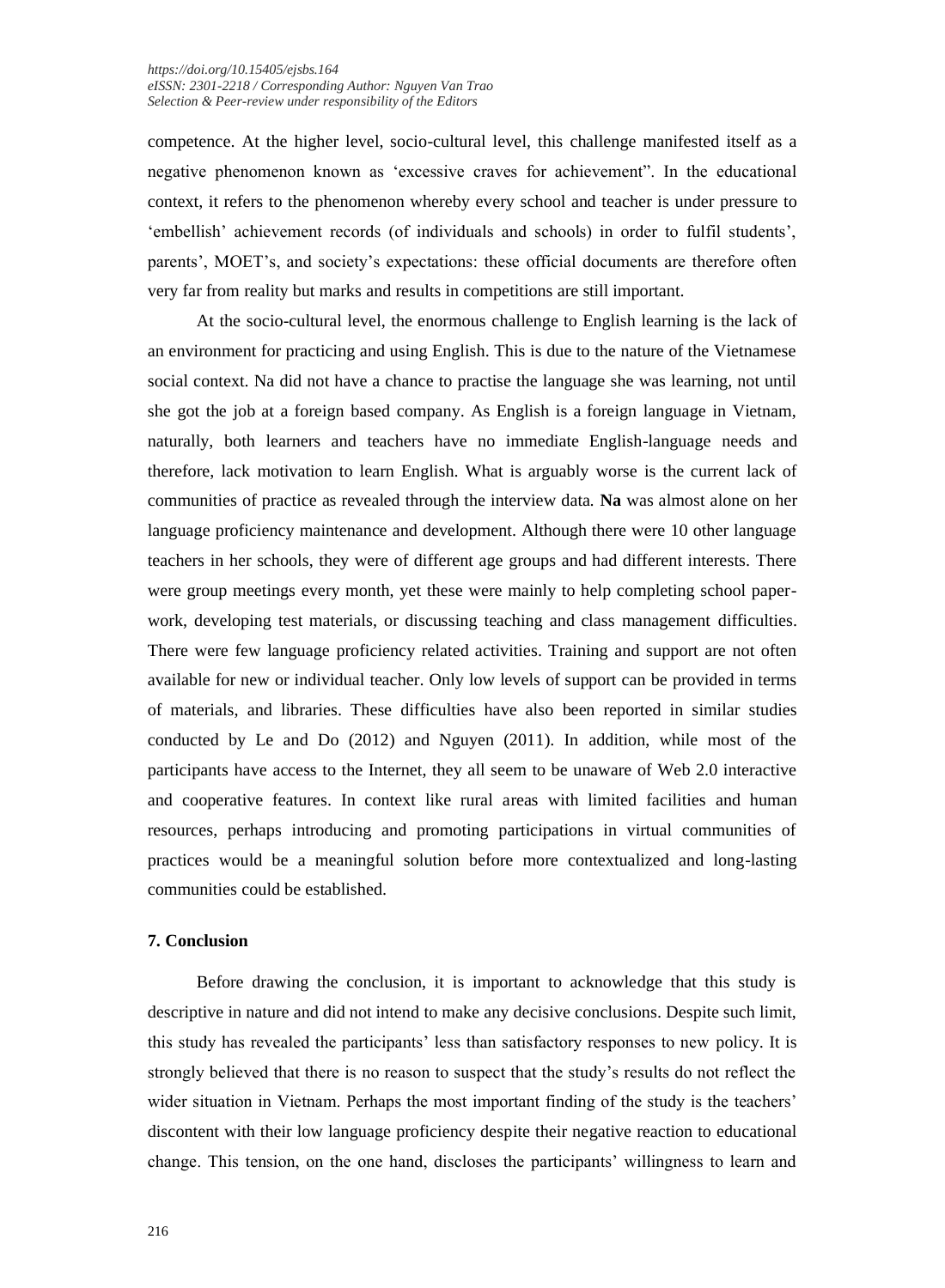improve themselves and longing for support and training programs. On the other hand, it exposes the perception of most participants that the goals of teaching English at school levels were still mainly teaching vocabulary and grammatical structures. Such perceptions required a more in-depth investigation and need to be changed for a better quality of language teaching and learning.

The many factors underlying this tension have been categorized into three overlapping circles namely personal, school-related and sociocultural challenges. Due to the complicated interplay among different factors, a purely quantitative approach to the topic leaves much to desire. This paper suggests that a qualitative perspective would contribute meaningfully to understanding different interconnected factors challenging teachers' willingness and dedication regarding language proficiency development. The close interdependence of the three circles of challenges demands a holistic solution to the daunting task of maintaining and improving EFL teachers' language proficiency in this context.

Particular to the context of Vietnam, the study has important implications with regard to NFL2020's current intensive test-preparation courses to improve teachers' English proficiency. As an attempt to improve the quality of language teaching and learning, it needs to do more than drilling teachers to pass the B2 standard test could never cure the complex problems regarding teachers' low language proficiency. A training course whose focus is on MOET's attempt, therefore, could only function as a bandage solution at best, tending to soothe the surface cut without touching the deep root of the problem. In order to make a meaningful contribution to solving the matrix of challenges teachers are facing in order to improve their language proficiency, it is necessary to employ a more holistic approach with better collaboration among different forces at different levels. There must be macro-changes including reforming the traditional grammar- based testing system, eliminating achievement and formalism diseases, promoting a supportive environment for language use and practice, renewing pre-service teacher training, and conducting more frequent and more practical training and supporting programs for in-service teachers. In addition, it is important to realize that teachers are different individuals with different difficulties. A one-size fit all approach would be less effective. Questionnaire or oral interview can be used to seek such valuable information which would contribute greatly to designing and offering adequate programs suitable for these teachers. As argued by Wedell (2009), education reforms need to begin with the beginning. The teachers, the main protagonists, should not be left ignored during the process. Rather, their voices need to be heard so that their needs can be catered for in longterm and meaningful supporting programs.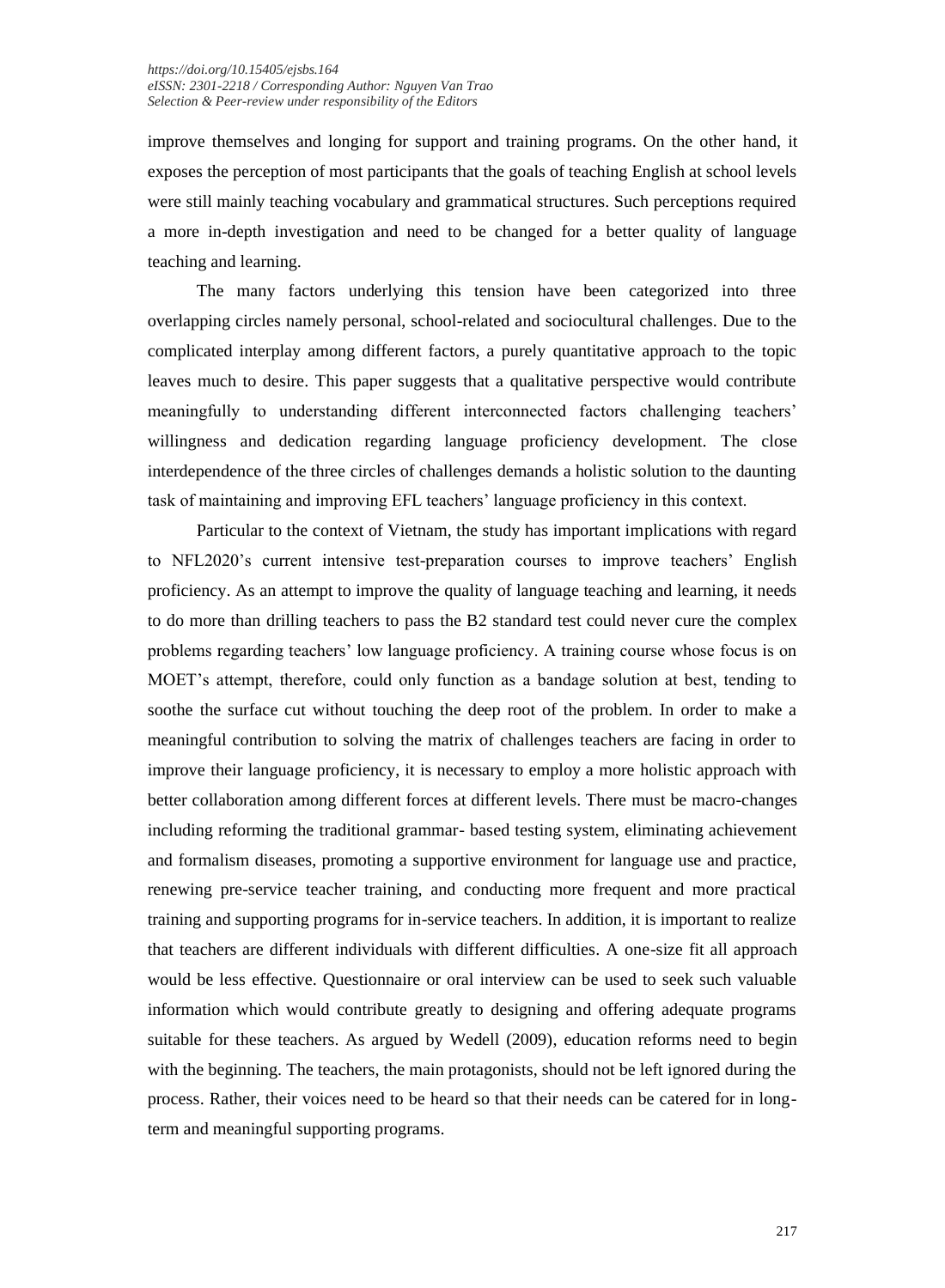# **Acknowledgements**

The author(s) declare that there is no conflict of interest.

# **References**

- Braine, G. (2010). *Nonnative speaker English teachers: research, pedagogy, and professional growth*. New York: Routledge. https://doi.org/10.4324/9780203856710
- Butler, Y. G. (2004). What level of English Proficiency do elementary school teachers need to attain to teach EFL? Case studies from Korea, Taiwan, and Japan. *TESOL Quartely, 38*(2), 245-278. https://doi.org/10.2307/3588380
- Cooper, T. C. (2004). How foreign language teachers in Georgia evaluate their professional preparation: A call for action. *Foreign Language Annals, 37*(1), 37-48. https://doi.org/10.1111/j.1944-9720.2004.tb02171.x
- Crystal, D. (1998). *English as a global language*. Cambridge: Cambridge University Press. Davies, A. (1991). *The native speaker in applied linguistics*. Edinburgh: Edinburgh University Press.
- Farrell, T. S. C. (2007). *Reflective language teaching: From research to practice*. New York: Continuum.
- Fraga-Canadas, C. P. (2010). Beyond the classroom: maintaining and improving teachers' language proficiency. *Foreign Language Annals, 43*(3), 395-421. https://doi.org/10.1111/j.1944-9720.2010.01090.x
- Grassick, L. (2006). *Primary Innovations: Summary Report*. Vietnam: British Council.
- Hayes, D. (2008). Primary English Language Teaching in Vietnam: A research study. *Report for British Council/ Ministry of Education*. Vietnam: British Council.
- Le, C. V. (1999). *Language and Vietnamese pedagogical contexts* Paper presented at the The Fourth International Conference on Language and Development, Hanoi, Vietnam. Retrieved from http://www.languages.ait.ac.th/hanoi\_proceedings/canh.htm
- Le, C. V. (2007). A historical review of English language education in Vietnam. In Y. H. Choi & B. Spolsky (Eds.), *English education in Asia: History and policies* (pp. 167- 180). Seoul: Asia TEFF.
- Le, C. V., & Do, C. T. M. (2012). Teacher preparation for primary school English education: A case of Vietnam. In B. Spolsky & Y.-i. Moon (Eds.), *Primary school Englishlanguage education in Asia: From policy to practice* (pp. 106-128). New York: Routledge.
- Medgyes, P. (1994). *The non-native teacher*. London: Macmillan.
- Medgyes, P. (1999). Language training in teacher education. In G. Braine (Ed.), *Non-native educators in English language teaching* (pp. 177-195). Mahwah, New Jersey, London: Lawrence Erlbaum Associates.
- Medgyes, P. (2001). When the teacher is a non-native speaker. In M. Celce-Murcia (Ed.), *Teaching English as a second or foreign language* (pp. 415-427). Boston: Heinle and Heinle.
- Moon, J. (2009). The teacher factor in early foreign language learning programmes: The case of Vietnam. In N. Marianne (Ed.), *The age factor in early foreign language learning*  (pp. 311-336). Berlin: Mouton de Gruyter. https://doi.org/10.1515/9783110218282.311